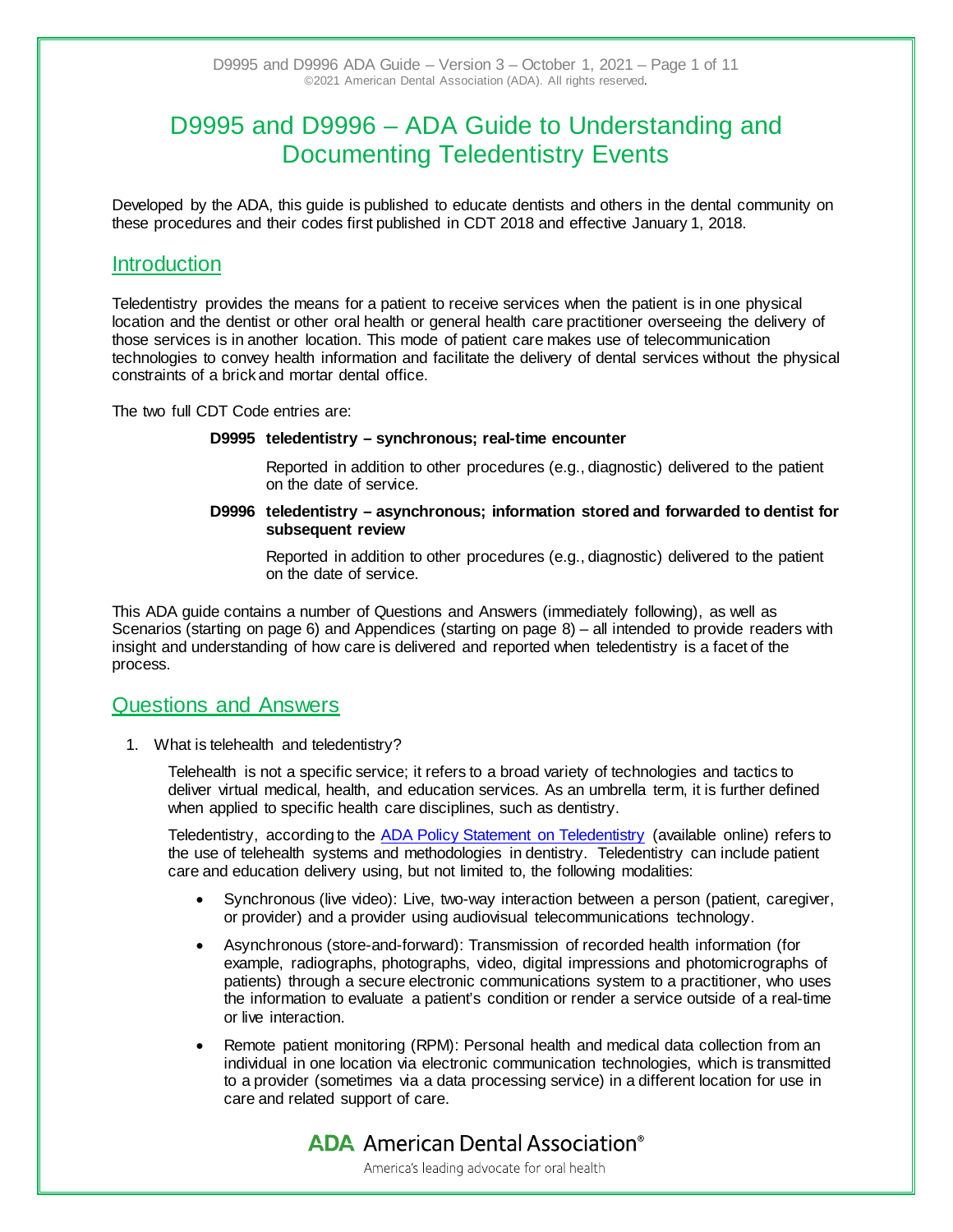- Mobile health (mHealth): Health care and public health practice and education supported by mobile communication devices such as cell phones, tablet computers, and personal digital assistants (PDA).
- 2. Why are there two teledentistry CDT Codes, but four delivery modalities?

Delivery of Remote Patient Monitoring (RPM) and Mobile Health (mHealth) may occur in either a synchronous or asynchronous information exchange environment.

3. What prompts the need for teledentistry?

Teledentistry is a means to an end – a patient's oral health. The reason or reasons why a teledentistry event occurs depends on the circumstances, such as when all persons who must be involved are not able to be in the same physical location. Another determining facet is the judgment of the dentist or other oral health or general health practitioner, all acting in accordance with applicable state law, regulation or licensure.

4. Is patient care delivered via teledentistry only possible or permitted during a public health emergency such as the COVID-19 pandemic?

Not at all. Delivery of care via virtual encounters became rapidly widespread during the COVID-19 public health emergency. However, the basic underlying principles, technology and regulatory needs that enable teledentistry encounters were in place many years before. Teledentisty enables delivery of necessary diagnositic, preventive and other services where patient populations are dispersed and physical or geographical obstacles make in-office care a challenge to both patients and dentists.

5. How is a teledentistry event affected when the health care practitioners are in different states?

A teledentistry event is subject to applicable state law, regulation or licensure. All involved persons (the dentist or other oral health or general health care practitioner) must determine if a teledentistry event can occur when all participants are not in the same state.

6. What are the notable attributes of a synchronous encounter reported with D9995, and asynchronous teledentistry reported with D9996?

Synchronous teledentistry (D9995) is delivery of patient care and education where there is live, two-way interaction between a person or persons (e.g., patient; dental, medical or health caregiver) at one physical location, and an overseeing supervising or consulting dentist or dental provider at another location. The communication is real-time and continuous between all participants who are working together as a group. Use of audiovisual telecommunications technology means that all involved persons are able to see what is happening and talk about it in a natural manner.

Asynchronous teledentistry (D9996) is different as there is no real-time, live, continuous interaction with anyone who is not at the same physical location as the patient. Also known as store-and-forward, asynchronous teledentistry involves transmission of recorded health information (e.g., radiographs, photographs, video, digital impressions and photomicrographs of patients) through a secure electronic communications system to another practitioner for use at a later time.

7. Who would document and report a D9995 or D9996 CDT Code?

The dentist who oversees the teledentistry event, and who via diagnosis and treatment planning completes the oral evaluation, documents and reports the appropriate teledentistry CDT code. Applicable state regulations may also determine the oral health or general health practitioner who documents and reports these codes.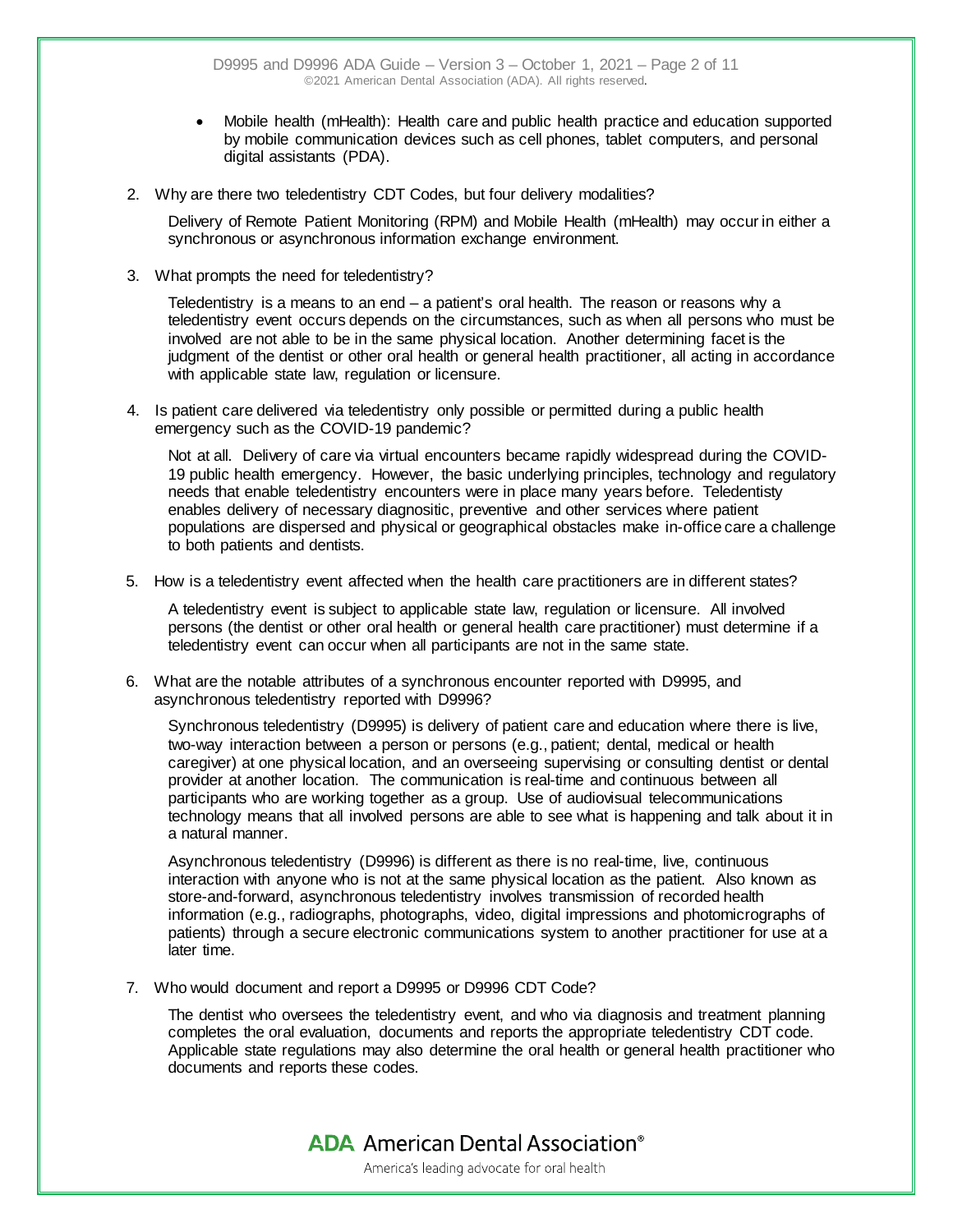As noted in their descriptors, either one or the other teledentistry code is reported in addition to other procedures delivered to the patient on the date of service. In addition, both the individuals collecting records in the off-site setting and the dentist reviewing the records should document those activities in the progress notes in the patient's chart.

8. Are there CDT Codes for: a) documenting collection and transmission of information in a teledentistry event; and b) for receipt of the information?

There are no such discrete codes. As noted in the answer to question #7 (above), the collection, transmission and receipt actions should be noted in the patient's record. An unspecified procedure by report code may also be used as part of this documentation, with the required narrative report containing the pertinent information.

9. Who would document and report other procedures delivered during a teledentistry event?

The dentist or other oral health or general health practitioner acting in accordance with applicable state law, regulation or licensure, reports the appropriate CDT Code for these procedures, such as prophylaxis, topical fluoride application, diagnostic images. Supervision requirements within a state practice act determine whether the dentist must document and report all the other procedures, or if they may be reported whole or in part by another type of licensed practitioner.

More than one claim submission may be necessary when:

- there is a continuum of care that begins with a teledentistry encounter at a remote location, and continues with other services being delivered at a dental practice location, or
- state practice acts permit different licensed health care practitioners to submit claims for the particular services they provided during the teledentistry encounter.

#### **Notes:**

- a) Teledentistry is a mode of dental service delivery that, when applicable, is reported in addition to the other procedures provided to the patient.
- b) Procedure delivery is by a natural person (e.g., dentist); the billing entity may be a natural person or a legal person (i.e., the facility where the service is delivered).
- c) The [ADA Policy Statement on Teledentistry](https://www.ada.org/en/about-the-ada/ada-positions-policies-and-statements/statement-on-teledentistry) states that dentists and allied dental personnel who deliver services through teledentistry modalities must be licensed or credentialed in accordance with the laws of the state in which the patient receives service. The delivery of services via teledentistry must comply with the state's scope of practice laws, regulations or rules.
- 10. Who has responsibility for services delivered via teledentistry?

Responsibility, and liability, for services delivered is determined by applicable state law and regulations. Each dentist, hygienist and others involved in a teledentistry appointment should become familiar with applicable state or federal regulations to determine their liability exposure, and whether or not the person receiving care becomes their patient of record. Please note that "patient of record" may be defined differently under applicable state regulations. This could be a factor to consider in a teledentistry event where the patient and some members of the team of providers are in different states.

11. With responsibility comes potential liability – what should I do to protect myself and my practice when I engage in teledentistry?

As noted in the answer to question #10 (immediately above) liability is determined by applicable state law and regulations. This concern should be discussed with your personal legal counsel and insurance advisor to determine whether or not your existing liability insurance policies cover

**ADA** American Dental Association<sup>®</sup>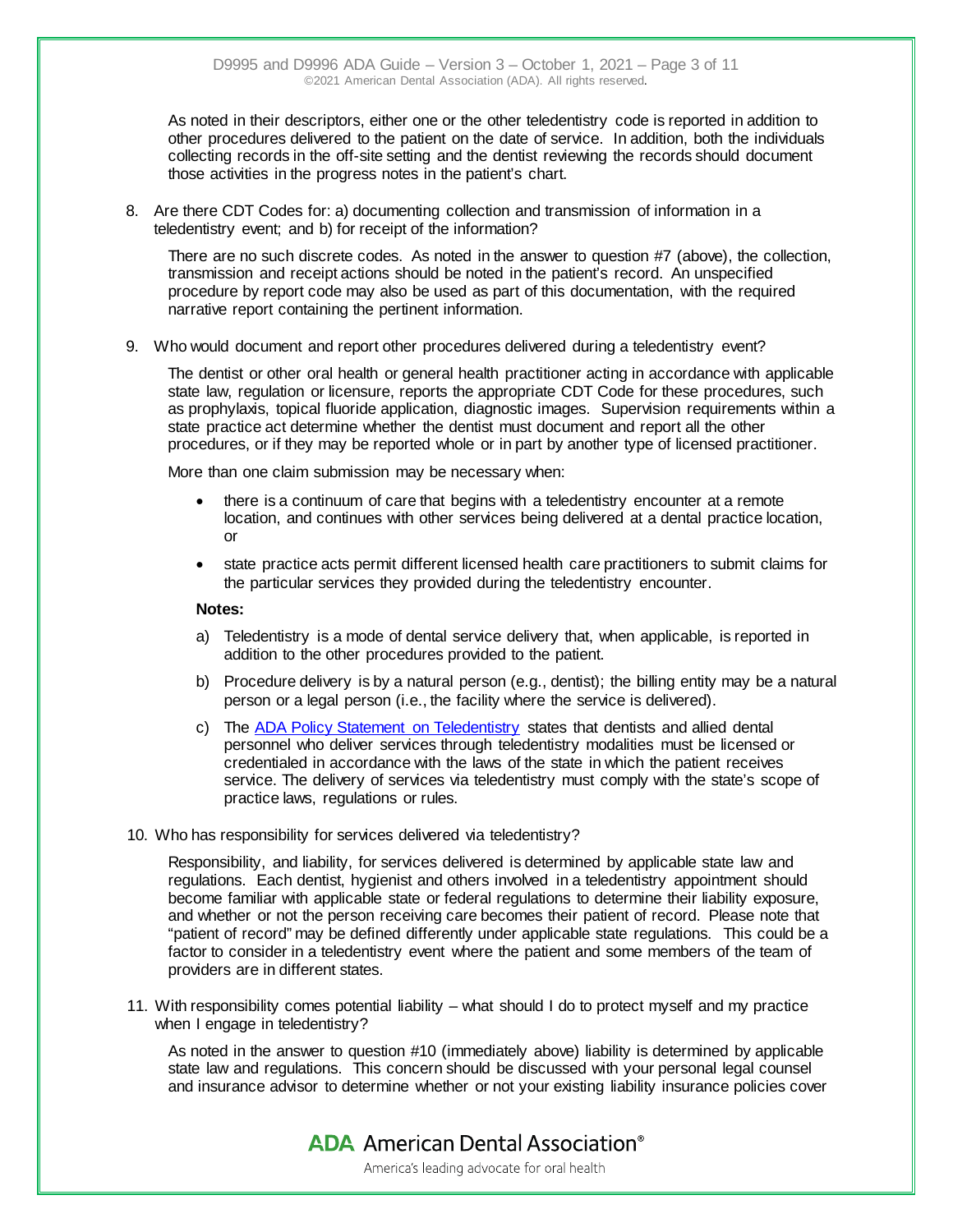this risk. Additional personal, professional and practice insurance coverage may be needed to address any coverage gaps.

12. What should I do to ensure that a teledentistry enconter is compliant with federal (i.e., HIPAA) and state patient information security and privacy regulations?

Federal requlations established by HIPAA establish the threshold for patient information security and privacy. Individual states may enact regulations that exceed the federal threshold. There are several ADA pubcations available online that will help dentists better understand what is required to ensure that virtual encounters and information exchanged electronically adhere to regulatory requirements. Hyperlinks to these PDFs are –

- [ADA Tip Sheet on Certain Provisions of the HIPAA Privacy Rule](https://www.ada.org/%7E/media/CPS/Files/Guidelines%20for%20Practice%20Success/GPS%20Regulatory/HIPAA%20Privacy%20Rule%20Tip%20Sheet.pdf)
- [ADA Tip Sheet on the HIPAA Security Rule](http://www.ada.org/%7E/media/CPS/Files/Guidelines%20for%20Practice%20Success/GPS%20Regulatory/HIPAA%20Security%20Rule%20Tip%20Sheet.pdf)

Additional information is found on the ADA's [HIPAA Privacy and Security](https://www.ada.org/en/member-center/member-benefits/practice-resources/dental-informatics/electronic-health-records/health-system-reform-resources/hipaa-privacy-security) web page.

13. How would D9995 or D9996 be reported on a dental claim submission?

A claim submission includes the services provided to one patient. Each claim detail line identifies the particular procedure and the date it was delivered to the patient. D9995 or D9996 are reported in addition to the codes for other procedures (e.g., prophylaxis; diagnostic imaging) reported separately when the patient presents for care.

Appendix 1 contains teledentistry claim completion instructions illustrated with the ADA Dental Claim Form (©2019) for simplicity. The applicable teledentistry code is reported on a separate service line of a claim submission that also reports all the other procedures delivered during a virtual evaluation. These instructions are also the model for reporting teledentistry CDT Codes on the HIPAA standard electronic dental claim transaction (837Dv5010).

14. Are D9995 and D9996 used when a claim for teledentistry is submitted to a medical benefit plan?

D9995 and D9996 are CDT Codes that are applicable to claims filed against a dental benefit plan. Dental claim content, format and completion instructions differ from claims filed against a medical benefit plan. Claims filed against a medical benefit plan use a unique format, are prepared with different code sets, and follow their own completion instructions. Medical benefit claims are outside the scope of this guide.

15. What documentation should I maintain in my patient records, and what will be needed on a claim submission when reporting D9995 and D9996?

The patient record must include the CDT Code that reflects the type of teledentistry encounter, and there may be additional state documentation requirements to satisfy. A claim submission must include all required information as described in the completion instructions for the ADA paper claim form and the HIPAA standard electronic dental claim. Some government programs (e.g., Medicaid) may have additional claim reporting requirements.

16. What dental benefit plan coverage – commercial or governmental – is anticipated on an ongoing basis?

The COVID-19 public health emergency prompted many government and commercial benefit plans to cover services delivered in virtual encounters. Coverage did, and will likely continue, to vary between all types of third-party payers.

The ADA's position is that current dental benefit plan coverage and reimbursement provisions should apply to services delivered in-office and via teledentistry. However, coverage and reimbursement for D9995 and D9996 is likely to vary between commercial benefit plan offerings and by state for government programs (e.g. Medicaid).

**ADA** American Dental Association<sup>®</sup>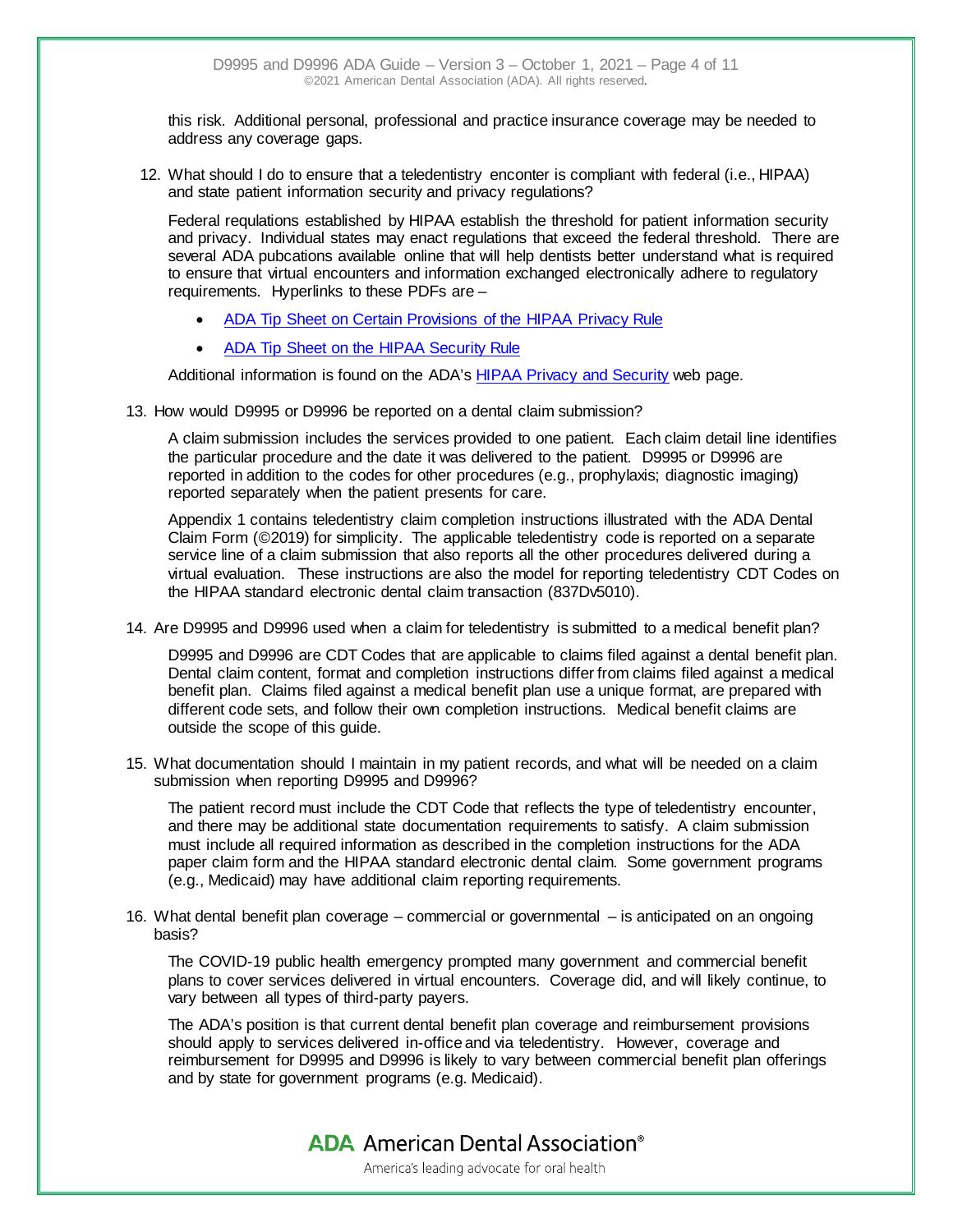The [ADA Policy Statement on Teledentistry](https://www.ada.org/en/about-the-ada/ada-positions-policies-and-statements/statement-on-teledentistry) sets an expectation of consistent and equitable coverage for all procedures associated with teledentistry services – as noted in the following extract.

**Reimbursement:** Dental benefit plans and all other third-party payers, in both public (e.g. Medicaid) and private programs, shall provide coverage for services using teledentistry technologies and methods (synchronous or asynchronous) delivered to a covered person to the same extent that the services would be covered if they were provided through in-person encounters. Coverage for services delivered via teledentistry modalities will be at the same levels as those provided for services provided through in-person encounters and not be limited or restricted based on the technology used or the location of either the patient or the provider as long as the health care provider is licensed in the state where the patient receives service.

This policy statement concerns equitable application of existing coverage and reimbursement provisions, and recognizes that dental benefit plan coverage and reimbursement provisions are likely to vary.

17. How would dental benefit plan reimbursements, meaning claim payments, be processed when more than one oral health or medical health practitioner is involved in a teledentistry encounter?

Dental benefit plan reimbursements are, as today, payable to the billing entity on the claim submission, who may be a natural person (e.g., dentist) or a legal person (e.g., dental practice). Allocation of reimbursements is subject to the business relationships between the reimbursement's recipient and other oral health or medical health practitioners involved in the teledentistry event – such relationships are outside the scope of this guide.

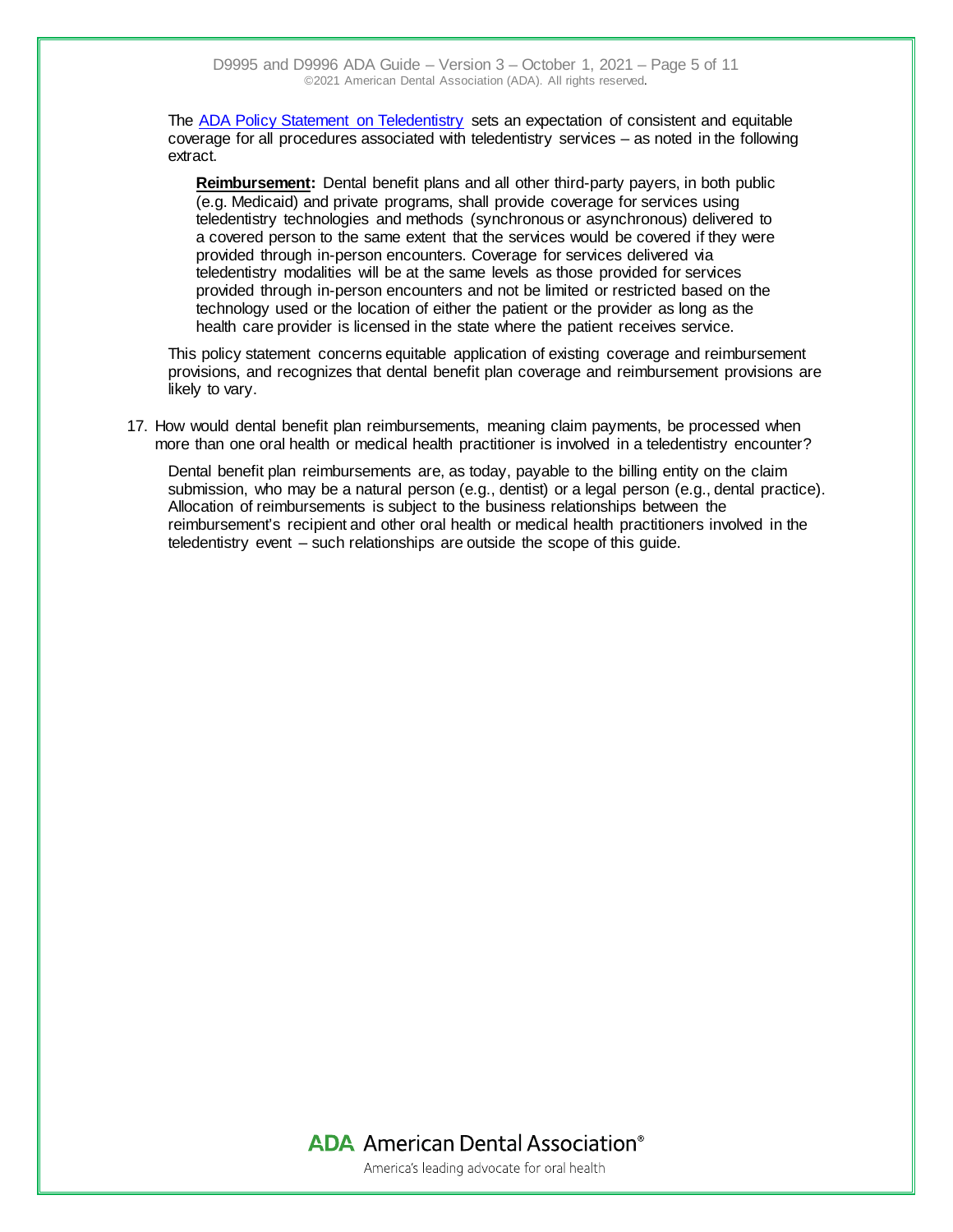### Coding Scenarios

**Note:** These two scenarios assume that the persons and services involved are in accordance with local state practice act, laws, rules, and regulations

### a) A Synchronous or "Real-Time" Teledentistry Encounter

A locally licensed dental practitioner (e.g., hygienist) is scheduled to meet with residents of a local senior living facility in order to assess their potential need for dental treatment. The facility does not have dedicated space or equipment for dental assessments, so the hygienist brings a laptop computer and an intraoral camera. This equipment is used to enable information capture and a real-time connection with the dentist via a secure HIPAA-compliant connection that uses encryption technology.

During their visit the local practitioner records patient information that includes perio probing and charting, a visual oral cancer examination, and capture of high-quality intraoral diagnostic images. The dentist through this real-time connection sees 10 patients exhibiting evidence of the need for immediate or further care (e.g., restorations; soft tissue biopsies). Several of the senior living facility residents schedule their care at the affiliated brick and mortar dental practice.

What CDT Codes would be used to document the services provided on the day of this real-time encounter?

In this scenario patients present for diagnostic and evaluative procedures. The dentist is at a different physical location with complete and immediate access to patient information being captured, and the ability to interact vocally and visually with the patient

The following procedure codes are reported by the oral health or general health practitioner, as applicable, **for each patient** who received the services described.

- **D0191 assessment of a patient**
- **D0350 2D oral/facial photographic image obtained intra-orally or extra-orally**

#### **D0351 3D photographic image**

**Note:** The types of diagnostic image (2-D or 3-D), as well as the number of separate images captured would be determined by the dentist to adequately document the clinical condition.

**D01xx (oral evaluation CDT Code** – determined and reported by the dentist – or by another oral health or general health practitioner in accordance with applicable state law**)**

#### **D9995 teledentistry – synchronous; real-time encounter**

**Note:** D9995 is reported once for each patient, in the same manner as CDT Code "D9410 house/extended care facility call" (once per date of service per patient), to document the type of teledentistry interaction in this setting on the date of service.

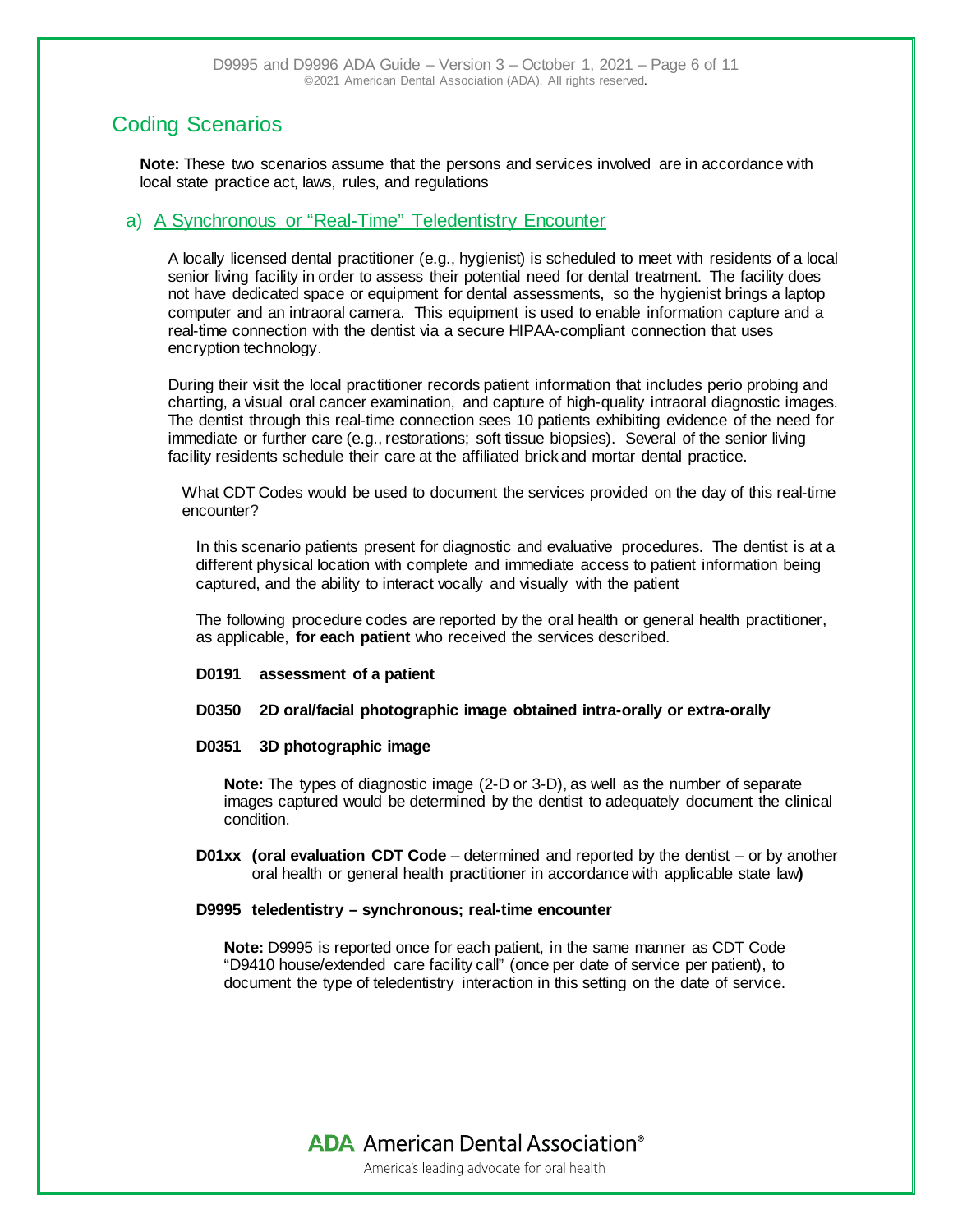### b) An Asynchronous or "Store and Forward" Teledentistry Encounter

A licensed dental auxiliary (e.g., hygienist) in an off-site setting collects a full set of electronic dental records as allowed by state regulations where the facility is located. These records include periapical radiographs, photographs, charting of dental conditions, health history, consent, and applicable progress notes. This stored information is forwarded to the consulting dentist via a secure HIPAA-compliant connection that uses encryption technology. At a later time the consulting dentist completes a comprehensive oral examination, diagnosis, and a treatment plan.

What CDT Codes would be used to document the services provided in this scenario?

In this scenario the patient interacts only with the dental auxiliary. Information collected is conveyed to the consulting dentist for diagnosis, evaluation and treatment planning at a later time, and location. This dentist has no live vocal or visual interaction with the individual or hygienist during information collection.

The following procedure codes are reported, as applicable, for the patient who received the services delivered by the dental auxiliary described above.

- **D0191 assessment of a patient**
- **D0220 intraoral – periapical first radiographic image**
- **D0230 intraoral – periapical each additional periapical image**
- **D0350 2D oral/facial photographic image obtained intra-orally or extra-orally**
- **D0351 3D photographic image**

**Note:** The types of diagnostic image (2-D or 3-D), as well as the number of separate images captured would be determined by the clinical condition being documented.

What CDT codes would be used to document the services provided by the dentist who receives the information provided by the dental auxiliary the off-site setting?

**D01xx (oral evaluation CDT Code** – determined and reported by the dentist – or by another oral health or general health practitioner in accordance with applicable state law**)**

### **D9996 teledentistry – asynchronous; information stored and forwarded to dentist for subsequent review**

**Note:** D9996 is reported once to document the type of teledentistry interaction in this setting on the date of service. The dentist who oversees the teledentistry event, and who via diagnosis and treatment planning completes the oral evaluation, documents and reports the appropriate teledentistry CDT code.

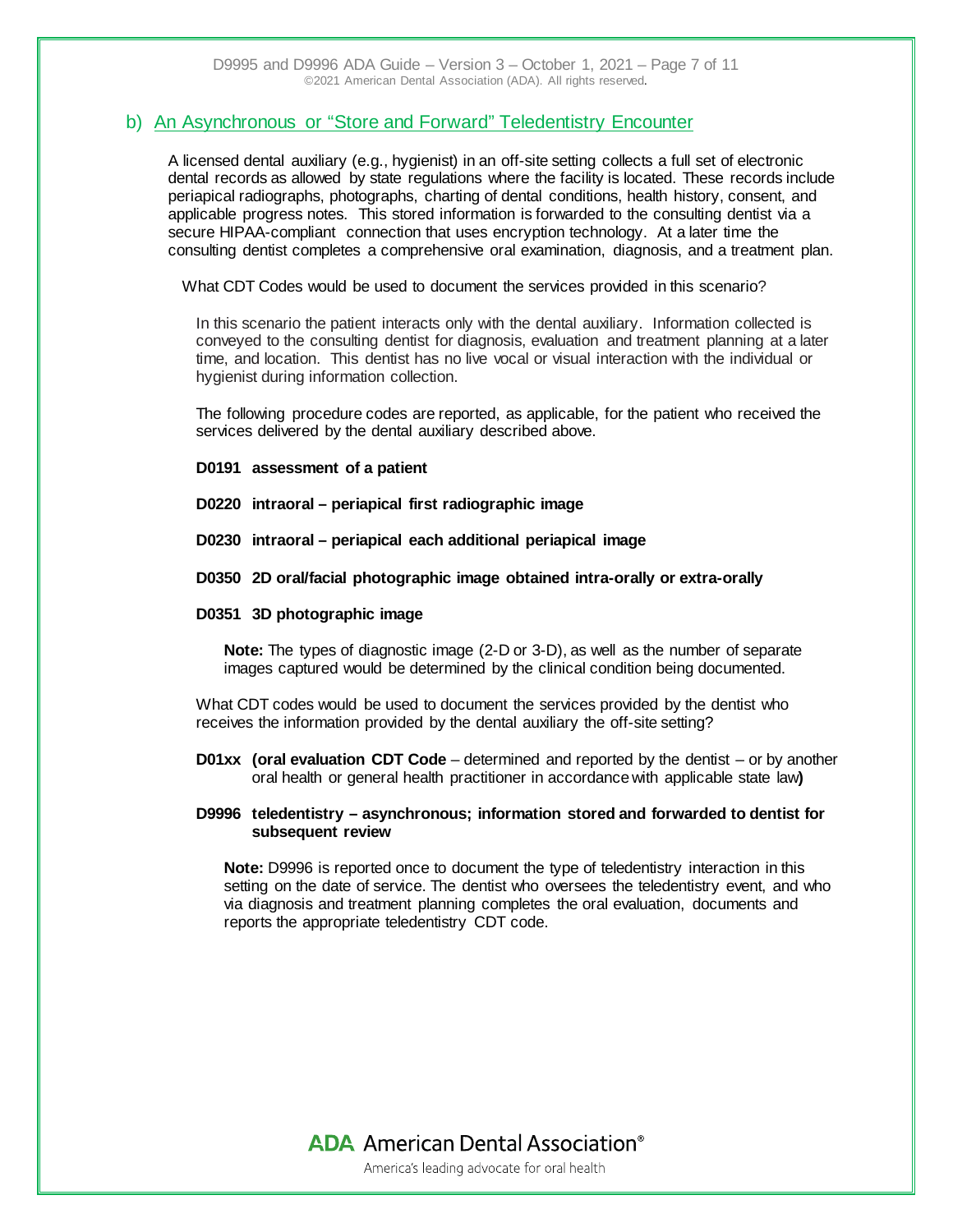### Appendix 1

### Special Claim Completion Instructions – Coding a Teledentistry Event

A teledentistry event claim or encounter submission involves reporting the appropriate Place of Service (POS) code and CDT Code.

• POS code **02** (Telehealth – the location where health services and health related services are provided or received, through telecommunication technology) was added to that code set effective January 1, 2017.

**Note:** The COVID-19 Public Health Emergency has led some benefit plans (e.g., offered under government programs) to instruct providers that the place of service code reported should be the same if the service had been provided in person (e.g., POS code **11** – Office). Dentists should contact the patient's plan to determine if a POS code other than 02 is required.

• CDT Codes **D9995** and **D9996** became effective January 1, 2018. These codes are reported in addition to other services (e.g., diagnostic) reported separately when the patient presents for care. They document services provided by the dentist, or other practitioner providing care, who is not in direct contact with the patient at the time of the encounter.

These instructions apply only to the ADA Dental Claim Form. Please contact your practice management system vendor for guidance when reporting D9995 or D9996 on the HIPAA standard electronic dental claim (837D v 5010).

POS code **02** is recorded in Item # 38 on the claim form.

|                                                        | <b>ANCILLARY CLAIM/TREATMENT INFORMATION</b> |  |  |  |  |  |  |
|--------------------------------------------------------|----------------------------------------------|--|--|--|--|--|--|
| 38. Place of Treatment                                 | (e.g. 11=office; 22=O/P Hospital)            |  |  |  |  |  |  |
| (Use "Place of Service Codes for Professional Claims") |                                              |  |  |  |  |  |  |

**Note:** POS is at the Claim level for dental services, which means it pertains to all services reported on the claim submission.

**D9995** or **D9996** is recorded on **any** unused line (1 through 10) in the 'Record of Services Provided' section of the form. The applicable teledentistry code is always reported on a separate service, in addition to those used for reporting all other procedures delivered during a virtual evaluation.

|    | <b>RECORD OF SERVICES PROVIDED</b> |                         |                        |                                     |                      |                       |                       |              |                            |  |
|----|------------------------------------|-------------------------|------------------------|-------------------------------------|----------------------|-----------------------|-----------------------|--------------|----------------------------|--|
|    | 24. Procedure Date<br>(MM/DD/CCYY) | 25. Area 26.<br>of Oral | Tooth<br>Cavity System | 27. Tooth Number(s)<br>or Letter(s) | 28. Tooth<br>Surface | 29. Procedure<br>Code | 29a. Diag.<br>Pointer | 29b.<br>Qty. | 30. Description<br>31. Fee |  |
|    |                                    |                         |                        |                                     |                      |                       |                       |              |                            |  |
| ∽  |                                    |                         |                        |                                     |                      |                       |                       |              |                            |  |
| 3  |                                    |                         |                        |                                     |                      |                       |                       |              |                            |  |
|    |                                    |                         |                        |                                     |                      |                       |                       |              |                            |  |
| 5  |                                    |                         |                        |                                     |                      |                       |                       |              |                            |  |
| 6  |                                    |                         |                        |                                     |                      |                       |                       |              |                            |  |
|    |                                    |                         |                        |                                     |                      |                       |                       |              |                            |  |
| 8  |                                    |                         |                        |                                     |                      |                       |                       |              |                            |  |
| 9  |                                    |                         |                        |                                     |                      |                       |                       |              |                            |  |
| 10 |                                    |                         |                        |                                     |                      |                       |                       |              |                            |  |

**The following special instructions for Items 24 - 31 apply to the service line on which D9995 or D9996 is reported.**

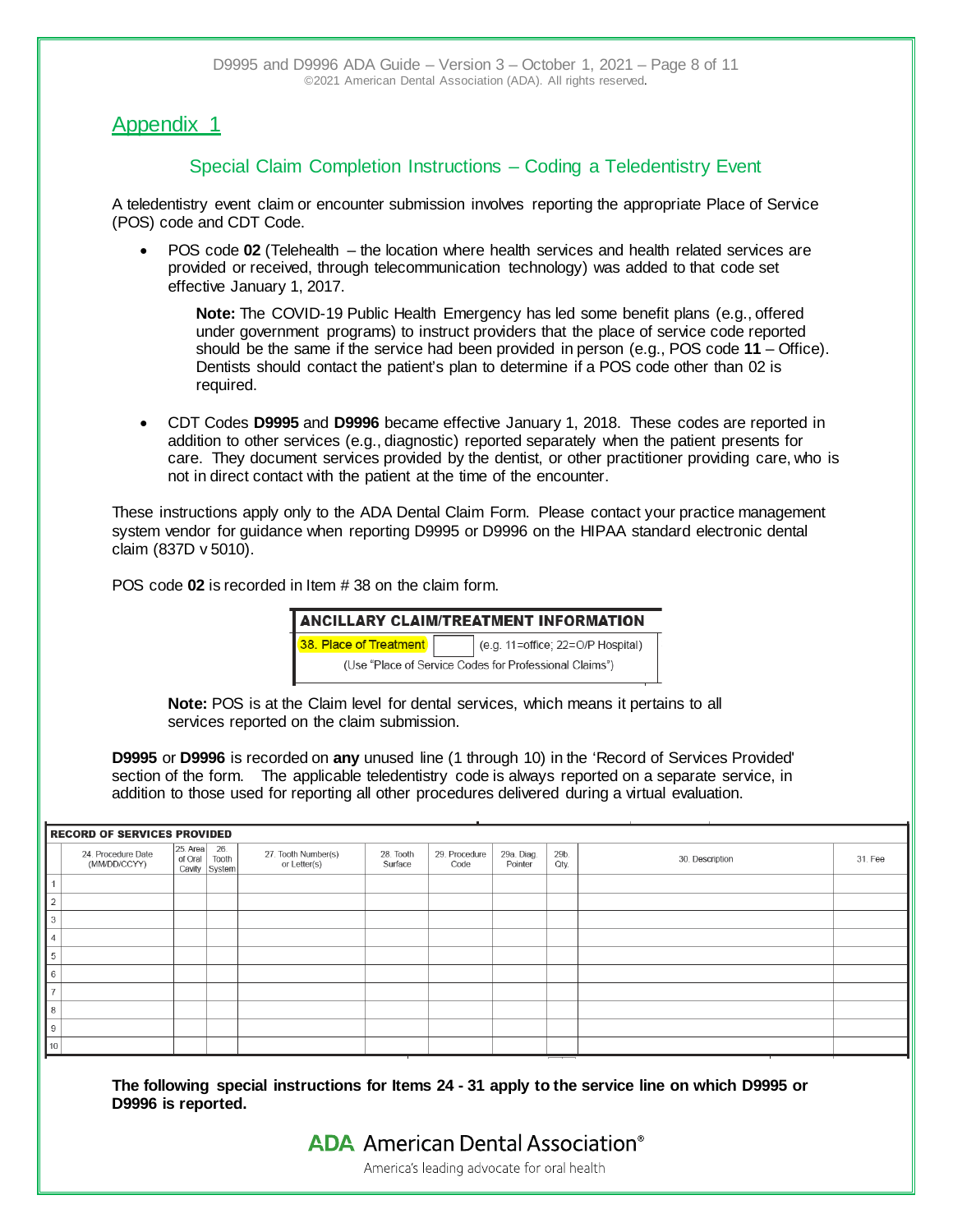D9995 and D9996 ADA Guide – Version 3 – October 1, 2021 – Page 9 of 11 ©2021 American Dental Association (ADA). All rights reserved.

- 24. Procedure Date (MM/DD/CCYY): **Enter** date the dental procedures delivered in the teledentistry encounter were performed. The date must have two digits for the month, two for the day, and four for the year.
- 25. Area of Oral Cavity: Not Used
- 26. Tooth System: Not Used
- 27. Tooth Number(s) or Letter(s): Not Used
- 28. Tooth Surface: Not Used
- 29. Procedure Code: **Enter** D9995 or D9996 as applicable. Only one type of teledentistry service may be reported for the encounter.
	- 29a Diagnosis Code Pointer: Not Used
	- 29b Quantity: Cannot be greater than "1"

L

- 30. Description: **Enter** "Teledentistry Synchronous" or "Teledentistry Asynchronous" as applicable.
- 31. Fee: **Enter** the full fee for the reported teledentistry procedure that is related to the other procedures delivered in the encounter.

**Note:** The full fee is an amount that the dentist determines covers the costs associated with the tools and technology needed to enable remote communication.

In addition to the above, for teledentistry encounters Item #56 in the claim's "Treating Dentist and Treatment Location" block the address is the dentist's practice location, not the patient's address.

| TREATING DENTIST AND TREATMENT LOCATION INFORMATION                                                                                   |      |  |  |  |  |  |  |  |
|---------------------------------------------------------------------------------------------------------------------------------------|------|--|--|--|--|--|--|--|
| 53. I hereby certify that the procedures as indicated by date are in progress (for proced<br>multiple visits) or have been completed. |      |  |  |  |  |  |  |  |
|                                                                                                                                       |      |  |  |  |  |  |  |  |
|                                                                                                                                       | Date |  |  |  |  |  |  |  |
| 55. License Number                                                                                                                    |      |  |  |  |  |  |  |  |
| 56a. Provider<br><b>Specialty Code</b>                                                                                                |      |  |  |  |  |  |  |  |
|                                                                                                                                       |      |  |  |  |  |  |  |  |

56. Address, City, State, Zip Code: For teledentistry encounters the treatment location is the dentist's practice location, not the patient's location. Must be a street address, not a Post Office Box.

> **ADA** American Dental Association<sup>®</sup> America's leading advocate for oral health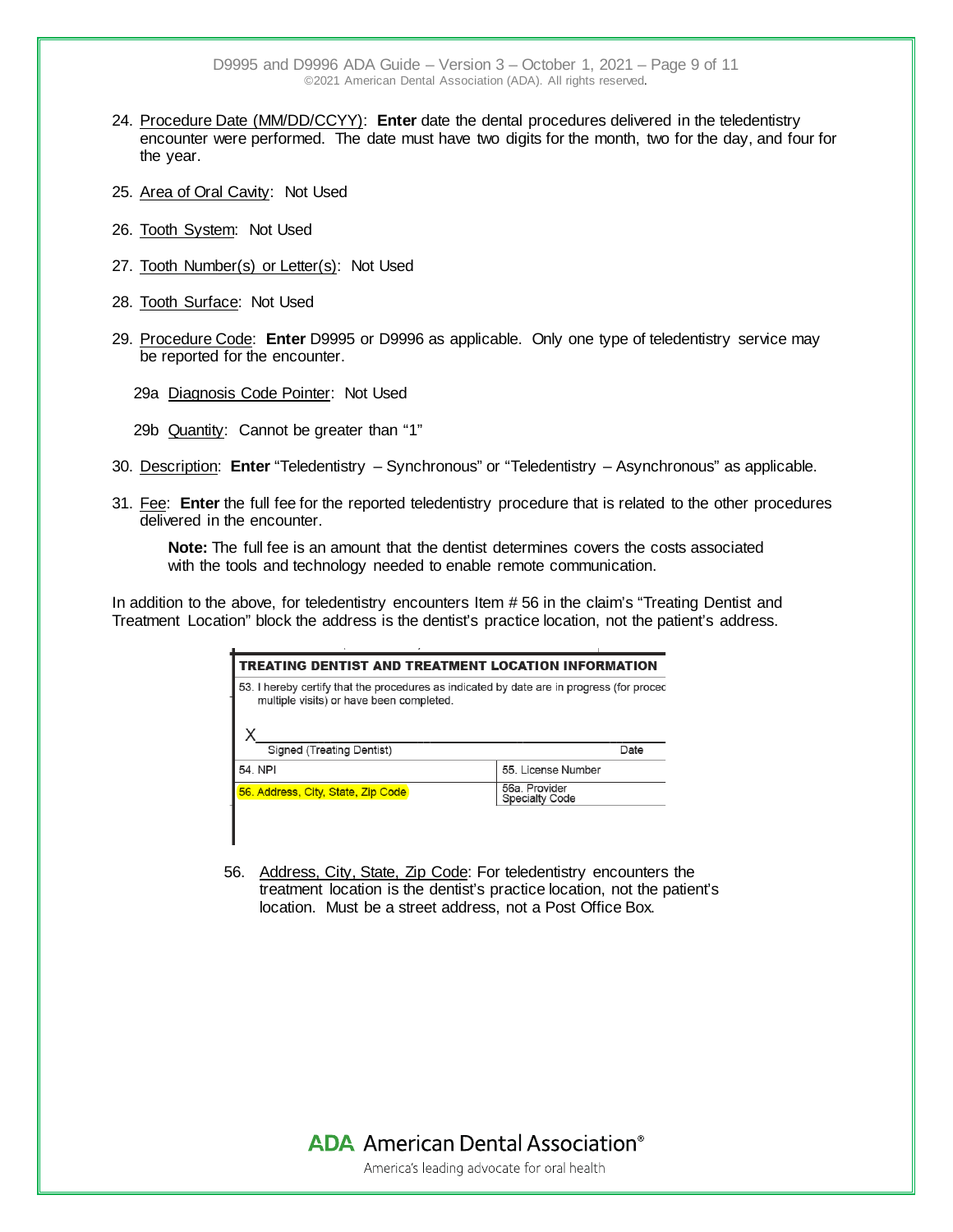### Appendix 2

### Oral Cavity Photographs Taken at Home – A "How-To" Primer

There may be a teledentistry event where a photographic image of the patient's oral cavity will help the dentist better evaluate clinical conditions and determine appropriate next steps in a treatment plan. If there is no experienced dental professional with the patient during the teledentistry encounter to capture an image there is a do-it-yourself method.

The ADA wishes to acknowledge receipt of the following guidance prepared and offered by the University of Minnesota School of Dentistry staff. Although intended for pediatric patients the technique could also be used for any age patient. This technique involves use of spoons as retractors, and a digital camera (e.g., mobile phone; single lens reflex) for image capture.

#### Illustrated Guidance

- a) The easiest way to capture these photos is using your **cell phone with flash** (in a well lit room) and a **pair of spoons** to move your child's cheeks and lips out of the way.
- b) A second adult may be helpful to assist with these photos.

#2 Lower Teeth

- c) Image transmittal is via a secure connection that will be determined by the dentist who is participating in the virtual encounter.
- d) Below are examples of what the photos look like.

#### #1 Front View



Have the child bite down naturally with their back teeth touching, directly facing the camera. Try to get as many teeth as you can in the picture. Pull their lips and cheeks away from their teeth with the spoons, to show more teeth.



Have the child open their mouth wide and tilt their chin slightly downward towards their chest. Make sure the biting surfaces of all lower teeth are showing.

#3 Upper Teeth



Have the child open their mouth wide and lift their chin as much as they can upwards. Make sure the biting surfaces of all upper teeth are showing.

#### #4 Close Up



Have the child open their mouth wide and use the spoons to make the area of concern (tooth, gum, appliance, etc.) as visible as possible. Get as close to the area as you can while still making sure the photo is in focus.

#### #5 Facial (No Smile)



Have the child stand two feet in front of a lightcolored wall. Make sure their head is straight, eyes are open and looking straight into the camera.

## **ADA** American Dental Association<sup>®</sup>